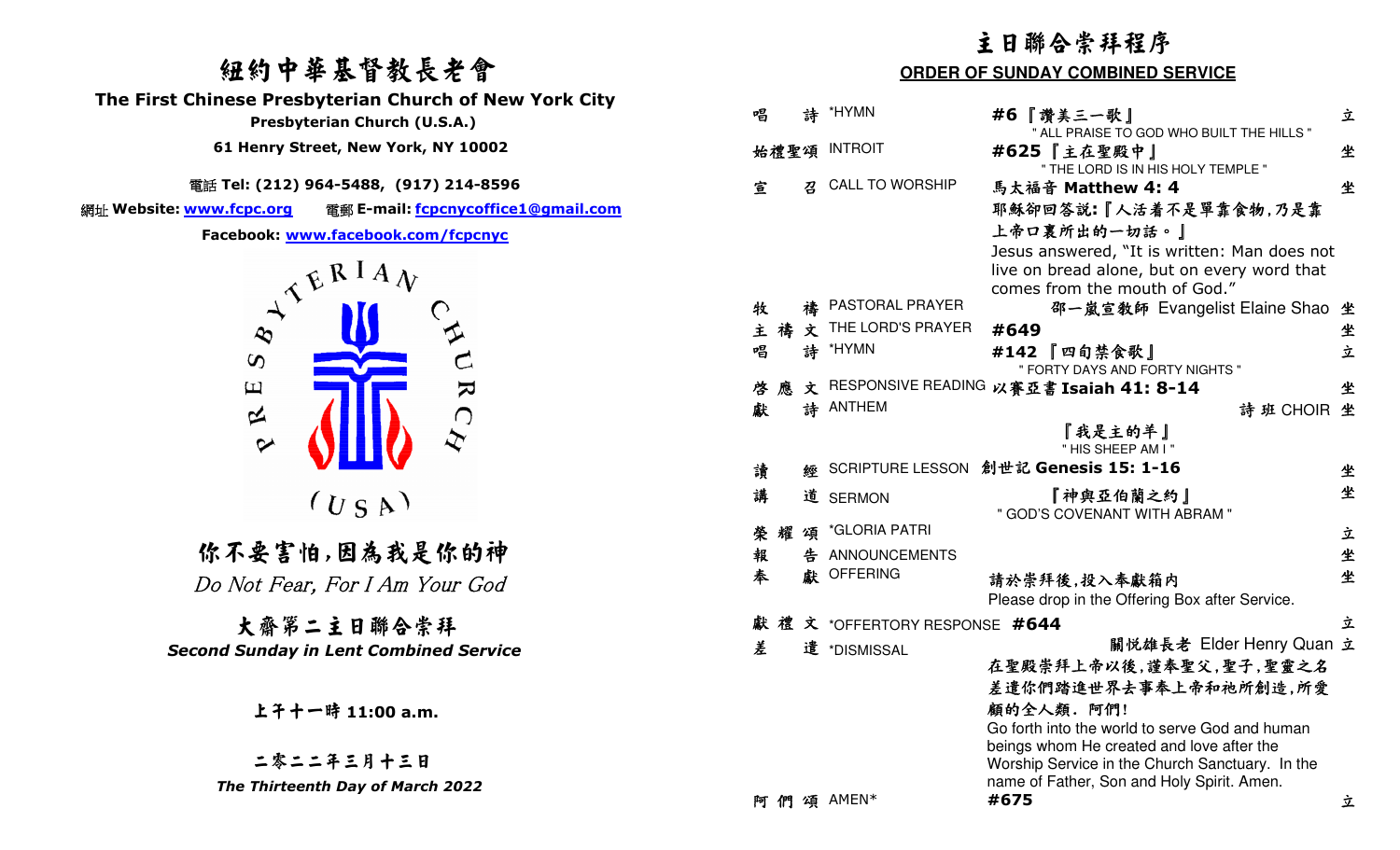**\*please stand**

# 啟應文**:** 以賽亞書 **41: 8-14**

- 主席啟**:** 惟祢以色列我的僕人,雅各我所揀選的,我朋友亞伯拉罕的後裔。
- 會眾應**:** 你是我從地極所領來的,從地角所召來的,且對你說**:** 你是我的僕人;我揀選你,並不棄絶你。
	- 啓: 你不要害怕,因為我與你同在;不要驚惶,因為我是你的上帝。 我必堅固你,我必幫助你;我必用我公義的右手扶持你。
	- 應**:** 凡向你發怒的必都抱愧蒙羞;與你相爭的必如無有,並要滅亡。
	- 啟**:** 與你爭競的,你要找他們也找不著;與你爭戰的必如無有,成為虛無。
	- 應**:** 因為我耶和華你的上帝必攙扶你的右手,對你說**:** 不要害怕**!** 我必幫助你。
	- 同讀**:** 你這蟲雅各和你們以色列人,不要害怕**!** 耶和華說**:** 我必幫助你。你的救贖主就是以色列的聖者。

#### **Responsive Reading: Isaiah 41: 8-14**

- 8 But you, O Israel, my servant, Jacob, whom I have chosen, you descendants of Abraham my friend,
- 9 I took you from the ends of the earth, from its farthest corners I called you. I said, "You are my servant," I have chosen you and have not rejected you.
- 10 So do not fear, for I am with you; do not be dismayed, for I am your God. I will strengthen you and help you; I will uphold you with my righteous right hand.
- 11 All who rage against you will surely be ashamed and disgraced; those who oppose you will be as nothing and perish.
- 12 Though you search for your enemies, you will not find them. Those who wage war against you will be nothing at all.
- 13 For I am the Lord, your God, who takes hold of your right hand and says to you, "Do not fear; I will help you.

14 Do not be afraid, O worm Jacob, O little Israel, for I myself will help you," declares the Lord, your Redeemer, the Holy One of Israel.

# **请道經文: 創世記 15: 1-16**

- 這事以後,耶和華在異象中有話對亞伯蘭說: 亞伯蘭,你不要懼怕! 1我是你的盾牌,必大大地賞賜你.
- 2 亞伯蘭說: 主耶和華啊,我既無子,你還賜我甚麼呢? 並且要承受 我家業的是大馬士革人以利以謝.
- 3 亞伯蘭又說: 祢沒有給我兒子;那生在我家中的人就是我的後嗣.
- 4 耶和華又有話對他說: 這人必不成為你的後嗣;你本身所生的才成 為你的後嗣.
- 於是領他走到外邊,說: 你向天觀看,數算眾星,能數得過來嗎? 5又對他說: 你的後裔將要如此.
- 6 亞伯蘭信耶和華,耶和華就以此為他的義.
- 7 耶和華又對他說: 我是耶和華,曾領你出了迦勒底的吾珥,為要將 這地賜你為業.
- 8 亞伯蘭說: 主耶和華啊,我怎能知道必得這地為業呢?
- 9 他說: 你為我取一隻三年的母牛,一隻三年的母山羊,一隻三年的 公綿羊,一隻斑鳩,一隻雛鴿.
- 10 亞伯蘭就取了這些來,每樣劈開,分成兩半,一半對着一半地擺列, 只有鳥沒有劈開.
- 11 有鷙鳥下來,落在那死畜的肉上,亞伯蘭就把牠嚇飛了.
- 12 日頭正落的時候,亞伯蘭沉沉地睡了;忽然有驚人的大黑暗落在他 身上.
- 13 耶和華對亞伯蘭說: 你要的確知道,你的後裔必寄居別人的地,又 服事那地的人;那地的人要苦待他們四百年.
- 14 並且他們所要服事的那國,我要懲罰,後來他們必帶着許多財物從 那裏出來.
- 15 但你要享大壽數,平平安安地歸到你列祖那裏,被人埋葬.
- 16 到了第四代,他們必回到此地,因為亞摩利人的罪孽還沒有滿盈.

立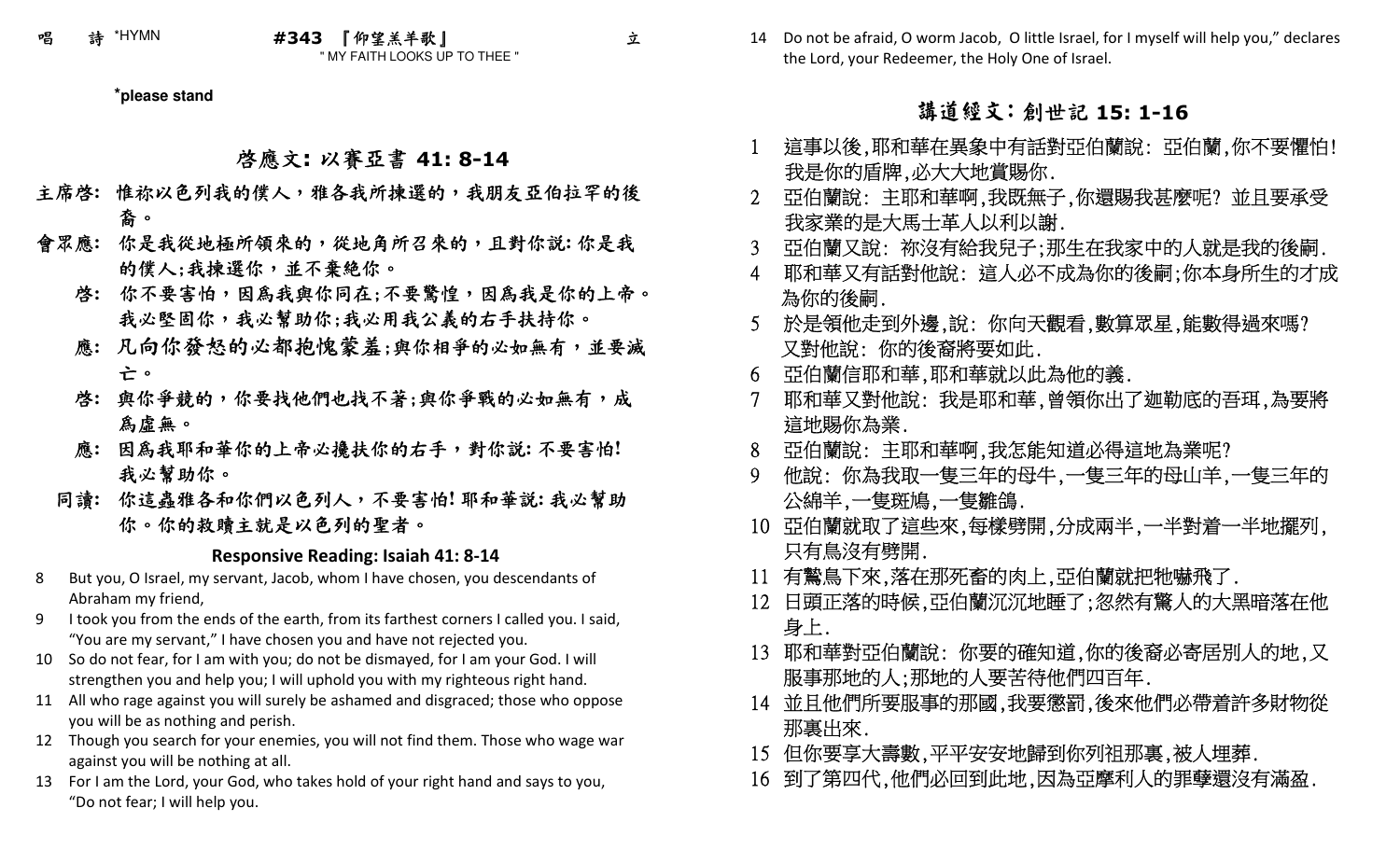### **Scripture Lesson: Genesis 15: 1-16**

- 1 After this, the word of the Lord came to Abram in a vision: "Do not be afraid, Abram. I am your shield, your very great reward."
- 2 But Abram said, "O Sovereign Lord, what can you give me since I remain childless and the one who will inherit my estate is Eliezer of Damascus?
- 3 And Abram said, "You have given me no children; so a servant in my household will be my heir."
- 4 Then the word of the Lord came to him, "This man will not be your heir, but a son coming from your own body will be your heir."
- 5 He took him outside and said, "Look up at the heavens and count the stars if indeed you can count them." Then He said to him, "So shall your offspring be."
- 6 Abram believed the Lord, and He credited it to him as righteous.
- 7 He also said to him, "I am the Lord, who brought you out of Ur of the Chaldeans to give you this land to take possession of it."
- 8 But Abram said, "O Sovereign Lord, how can I know that I will gain possession of it?"
- 9 So the Lord said to him, "Bring me a heifer, a goat and a ram, each three years old, along with a dove and a young pigeon."
- 10 Abram brought all these to Him, cut them in two and arranged the halves opposite each other; the birds, however, he did not cut in half.
- 11 Then birds of prey came down on the carcasses, but Abram drove them away.
- 12 As the sun was setting, Abram fell into a deep sleep, and a thick and dreadful darkness came over him.
- 13 Then the Lord said to him, "Know for certain that your descendants will be strangers in a country not their own, and they will be enslaved and mistreated four hundred years.
- 14 But I will punish the nation they serve as slaves, and afterward they will come out with great possessions.
- 15 You, however, will go to your fathers in peace and be buried at a good old age.
- 16 In the fourth generation your descendants will come back here, for the sin of the Amorites has not yet reached its full measure."

# 詩班獻詩歌詞

# 我是主的羊

# 主領我到青草地安歇在溪水旁,黄昏時主與我一路同行,

### 牧場上主的羊都得飽足心歡暢,我是主的羊。

青草地,**(**死蔭幽谷**)** 溪水旁(高山峻嶺)黃昏時,有主與我同行,

黑暗夜(死蔭幽谷)路崎嶇(高山峻嶺),每一步,(每一步)**,**跟隨主行。

## 主領我到青草地安歇在溪水旁,黄昏時主與我一路同行,

### 牧場上主的羊都得飽足心歡暢,我是主的羊。

### His Sheep Am I

 In God's green pasture feeding, by His cool waters lie; soft, in the evening walk my Lord and I. All the sheep of His pastures fare so wondrously fine, His sheep am I. Waters cool, (In the valley) pastures green, (on the mountain), In the evening walk my Lord and I. (In the evening walk my Lord and I), Dark the night, (In the valley) Rough the way (On the mountain), step by step, (Step by step) my Lord and I. In God's green pasture feeding, by His cool waters lie; soft, in the evening Walk my Lord and I. All the sheep of His pastures fare so wondrously fine, His sheep am I.

# 報告事項

## **1.** 歡迎首次參加主日崇拜之新朋友,盼望你能繼續參加聚會,散會後請留下姓名, 通訊處及電話與司事,以便敎會與你聯絡。

 We extend our welcome to those who are worshipping with us for the first time today. Please leave your name, address and phone number with the ushers so that we can contact you in the future. We hope to see you again.

**2.**祈禱會**:** 逢禮拜四下午二時**,**請各兄姊在不同地方一齊誠心為教會守望禱告。

3.各兄姊如需要 2021 年本堂全年奉獻收據作報税之用,請先向辦公室登記。<br>4.冬日始秋秋会辦公時明中年日上午上時至下午天時可用土尚電社(212)

- **4.**各兄姊於教會辦公時間內每日上午九時至下午五時可用本堂電話 **(212) 964-5488 或手提電話 (917) 214-8596 聯絡同工。**<br>5 伝*魔風知例合,* ヘナロ下午一時與行 法名風大尺時山座。
- **5.**伉儷團契例會: 今主日下午二時舉行,請各團友屆時出席。
- **6.**今年大齋期由三月二日至四月十六日,當中不計算主日,共四十天。在這個嚴肅的節期,信徒要透過讀經、祈禱、禁食、克己、節制和悔罪,多作自省, 並在復活日與基督一同復活過來,靈性生命得以更新成長。
- **7.**長老、賴神、福音、恩信四教會因疫情關係,今年繼續暫停舉行聯合省墓崇拜。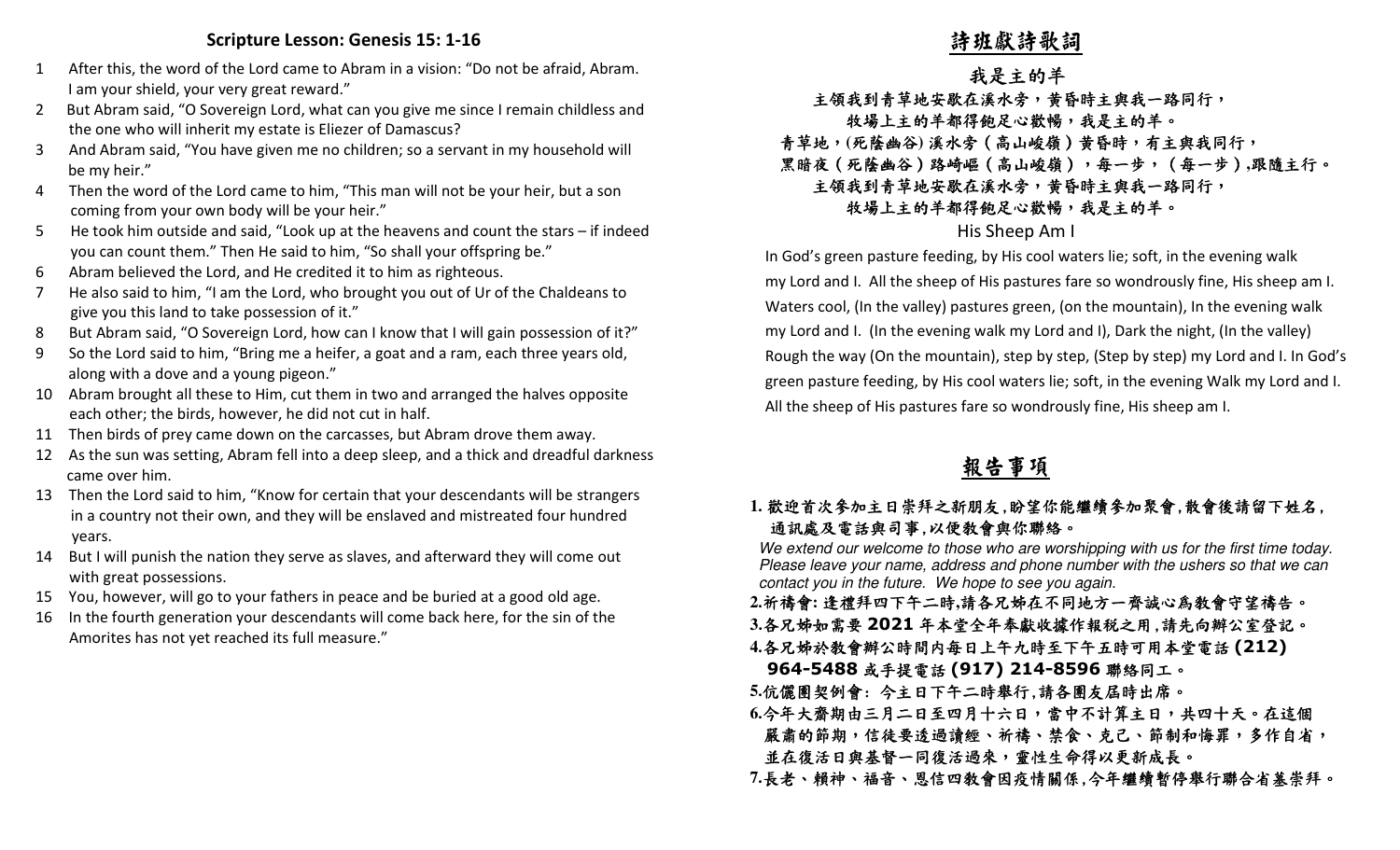# **誠聘主任牧師**

### **紐約中華基督教⻑老會誠聘主任牧師。**

**具美國⻑老會 (Presbyterian Church USA) 認同之神學學位,** 

**三年服務堂會經驗, 需能講流利粵語, 及具備英語溝通能力。** 

## **請寄履歷致:PNC,**

The First Chinese Presbyterian Church

61 Henry Street, New York, NY 10002, <u>或電郵 f<mark>cpcsession@gmail.co</mark>m</u>

The First Chinese Presbyterian Church

is seeking a Pastor (Head of Staff).

The candidate should possess qualifications acceptable by

the Presbyterian Church (USA) for Minister of Word and Sacrament,

 with 3 years of pastoral experience, and fluency in Cantonese and spoken English.Please send resume to:

### PNC,

The First Chinese Presbyterian Church,

61 Henry Street, New York, NY10002, or Email: fcpcsession@gmail.com

# **誠聘 Position Vacant**

### **紐約中華基督教⻑老會誠聘幹事。**

**須有大學學歷; 能講流利粵語; 及具備英語,華語溝通能力**;

**中,英文,電腦打字。 請寄履歷致:**Administrative Assistant

The First Chinese Presbyterian Church

61 Henry Street, New York, NY 10002, <u>或電郵 f<mark>cpcny@yahoo.com</mark></u>

The First Chinese Presbyterian Church is seeking an Administrative Assistant:

 The candidate should have some college credits; fluency in Cantonese; spoken English and Mandarin; and ability to type English and Chinese.Please send resume to:

Administrative Assistant

The First Chinese Presbyterian Church,

61 Henry Street, New York, NY10002, or Email: fcpcny@yahoo.com

# 代禱事項

- 
- 
- 
- 1.為本堂各同工、全體長老、執事、董事及領袖們在教會中事奉的心志禱告。<br>2.為祈禱會禱告。求聖靈感動更多弟兄姊妹同心合意為教會守望。<br>3.為紐約市華埠社區禱告。願本堂藉著崇拜、關懷、社區服務、網絡廣播節目<br>廣傳福音。<br>虞傳福音。<br>兵務體和心靈軟弱的弟兄姊妹禱告。求主醫治,使他們早日康復:<br>4.為身體和心靈軟弱的弟兄姊妹禱告。求主醫治,使他們早日康復:<br>天命,和生,本任新蘭女士、陳玉金女士、張淑德女士、劉浪波夫人、<br>5.為本堂聘牧事工禱告。
- 
- 

# 主日聯合崇拜事奉人員

|       | 今主日(三月十三日)             | 下主日(三月二十日)    |
|-------|------------------------|---------------|
|       | 大齋第二主日聯合崇拜             | 大齋第三主日聯合崇拜    |
|       | 講員/主席   邵一嵐宣敎師 / 關悦雄長老 | 李澤華牧師 / 梁美娥長老 |
|       | 指揮/司琴   林主恩先生 / 江友正女士  | 林主恩先生 / 江友正女士 |
| 招     | 待 唐顯慶長老                | 李許妙梨長老        |
| 聖壇插花  | 邵一嵐宣敎師                 | 邵一嵐宣教師        |
| 錄音/音響 | 黄惠賜執事                  | 余健雄先生         |

獻 花

李許妙梨長老紀念祖母伍娉娟女士